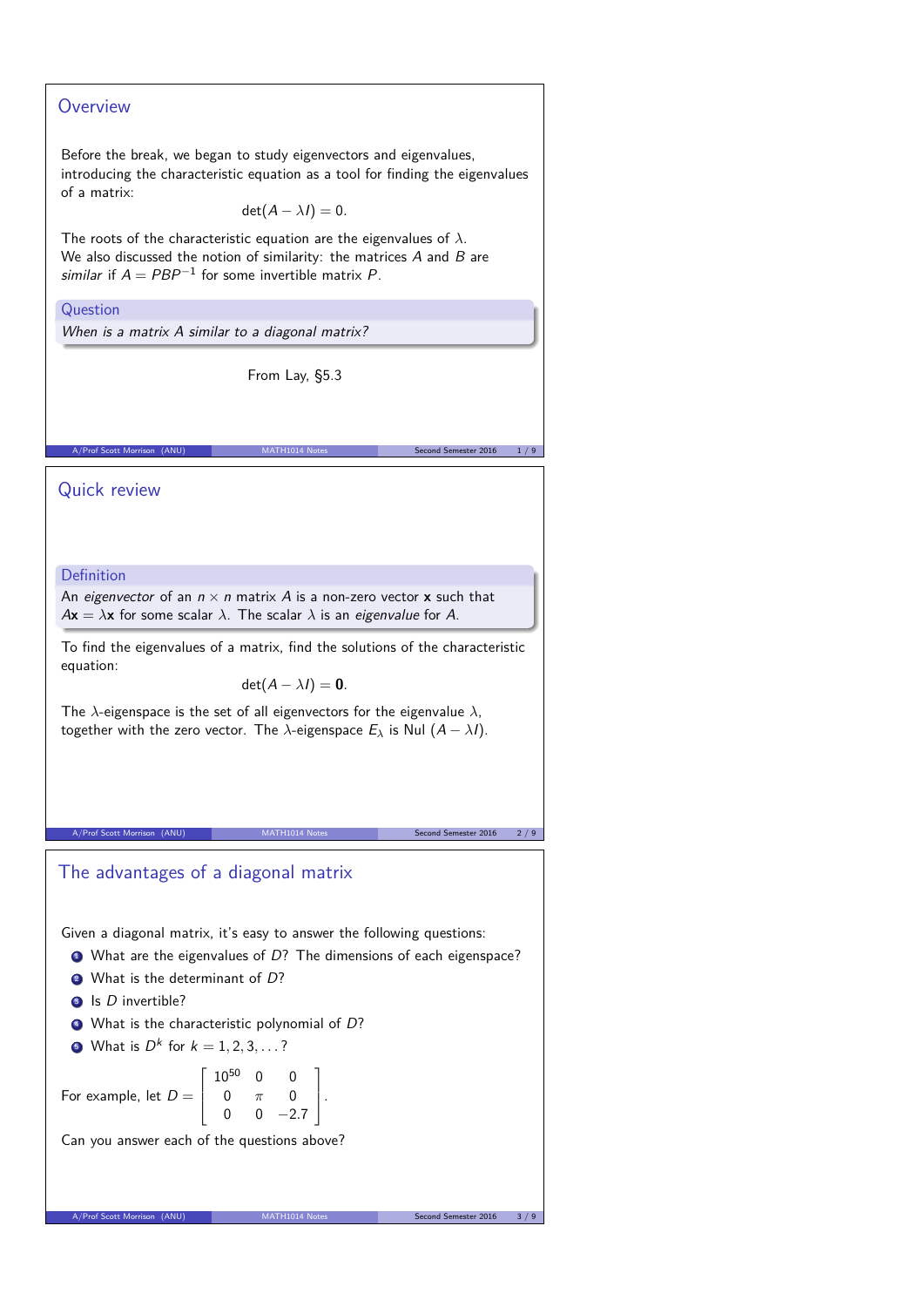## The diagonalisation theorem

The goal in this section is to develop a useful factorisation  $A = PDP^{-1},$ for an  $n \times n$  matrix A. This factorisation has several advantages:

- $\bullet$  it makes transparent the geometric action of the associated linear transformation, and
- it permits easy calculation of  $A^k$  for large values of  $k$ :

#### Example 1 Let  $D =$  $\sqrt{2}$  $\begin{bmatrix} 0 & -4 & 0 \\ 0 & 0 & 1 \end{bmatrix}$ .  $\begin{bmatrix} 0 & 0 & -1 \end{bmatrix}$  $\overline{0}$  $0<sup>1</sup>$

Then the transformation  $T_D$  scales the three standard basis vectors by 2, −4, and −1, respectively.

$$
D^7 = \begin{bmatrix} 2^7 & 0 & 0 \\ 0 & (-4)^7 & 0 \\ 0 & 0 & (-1)^7 \end{bmatrix}.
$$

Arror Semester 2016  $4/9$ 

Example 2

Let 
$$
A = \begin{bmatrix} 1 & 3 \\ 2 & 2 \end{bmatrix}
$$
. We will use similarity to find a formula for  $A^k$ . Suppose  
we're given  $A = PDP^{-1}$  where  $P = \begin{bmatrix} 1 & 3 \\ 1 & -2 \end{bmatrix}$  and  $D = \begin{bmatrix} 4 & 0 \\ 0 & -1 \end{bmatrix}$ .

We have

$$
A = PDP^{-1}
$$
  
\n
$$
A^{2} = PDP^{-1}PDP^{-1}
$$
  
\n
$$
= PD^{2}P^{-1}
$$
  
\n
$$
A^{3} = PD^{2}P^{-1}PDP^{-1}
$$
  
\n
$$
= PD^{3}P^{-1}
$$
  
\n
$$
\vdots \qquad \vdots
$$
  
\n
$$
A^{k} = PD^{k}P^{-1}
$$

A/Prof Scott Morrison (ANU) MATH1014 Notes Second Semester 2016 5/9

So

$$
A^{k} = \begin{bmatrix} 1 & 3 \\ 1 & -2 \end{bmatrix} \begin{bmatrix} 4^{k} & 0 \\ 0 & (-1)^{k} \end{bmatrix} \begin{bmatrix} 2/5 & 3/5 \\ 1/5 & -1/5 \end{bmatrix}
$$

$$
= \begin{bmatrix} \frac{2}{5}4^{k} + \frac{3}{5}(-1)^{k} & \frac{3}{5}4^{k} - \frac{3}{5}(-1)^{k} \\ \frac{5}{5}4^{k} - \frac{2}{5}(-1)^{k} & \frac{3}{5}4^{k} + \frac{2}{5}(-1)^{k} \end{bmatrix}
$$

A/Prof Scott Morrison (ANU) MATH1014 Notes Second Semester 2016 6 / 9